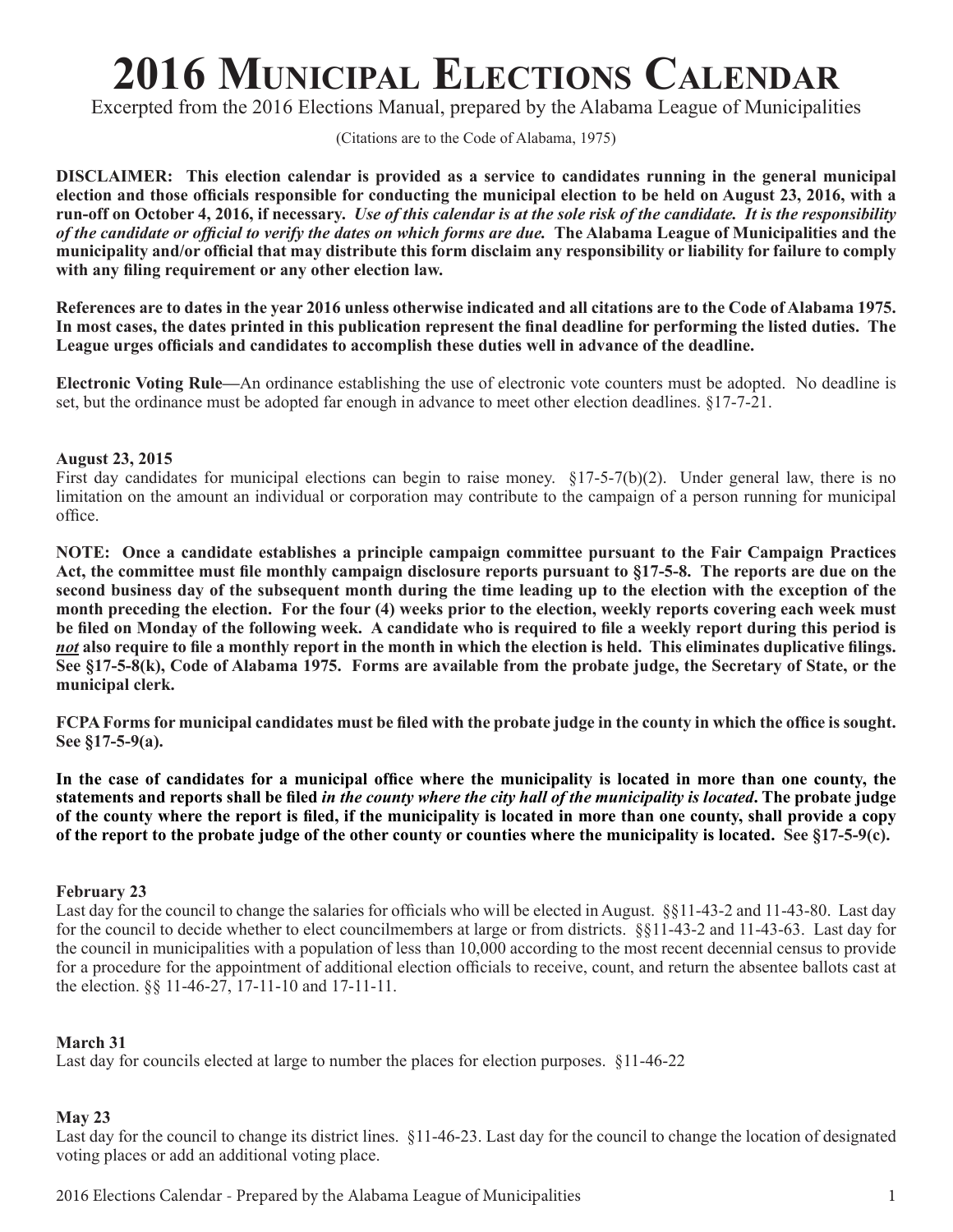# **May 25**

Last day a person can become a resident of the municipality and district and still be a candidate for election. Candidates must reside in the municipality and the district for a period of 90 days before the election. §11-425(g); §11-43-63.

# **June 24**

**Electronic Voting Rule –** First day to conduct a training school for officials who will conduct an election using electronic voting machines. **§17-8-9**. No election official shall service in any election in which an electronic voting machines is used, unless he or she shall have received such instruction **within 60 days prior to the election** and is fully qualified to perform the duties in connection with the electronic voting machine, and has received a certificate from the authorized instructor to that effect. This does not prevent the appointment of an uninstructed person as an election official to fill a vacancy among the election officials.

# **June 30**

Last day on which the council may adopt an ordinance establishing qualification fees. §11-46-2.

# **July 5**

Mayor gives notice of the election on the first Tuesday in July. §11-46-22(a). Candidates may begin qualifying once notice is published. Qualifying forms are available from the municipal clerk. §11-46-22(a). **NOTE**: The Fair Campaign Practices Act requires all candidates to file with the PROBATE JUDGE in the county where the city hall of the municipality is located a list of two to five persons who will serve as their campaign committee. §17-5-9(c). Candidates may serve as their own committee, but must still file a form to this effect with the PROBATE JUDGE. THIS FORM MUST BE FILED WITHIN FIVE (5) DAYS OF QUALIFYING TO RUN FOR OFFICE. THIS FORM MUST BE FILED REGARDLESS OF WHETHER THE CANDIDATE HAS REACHED THE \$1,000 THRESHOLD UNDER THE FAIR CAMPAIGN PRACTICES ACT. Forms are available from the probate judge, Secretary of State or the municipal clerk. §17-5-4.

**IN ADDITION,** once a candidate establishes a principal campaign committee pursuant to the Fair Campaign Practices Act, the committee must file monthly campaign disclosure reports pursuant to  $\S17-5-8$ . The reports are due on the second business day of the subsequent month with the exception of the month preceding the election at which point the reports are due weekly on Monday of the following week leading up to the election. §17-5-8.

**FURTHER**, the Ethics Law requires candidates to file a statement of economic interests with the STATE ETHICS COMMISSION. . . . In addition, the Ethics Commission must confirm to the municipal clerk within five (5) business days that the candidate that the candidate has filed the form required. § 36-25-15. **THE CLERK IS REQUIRED TO REMOVE FROM THE BALLOT THE NAME OF ANY CANDIDATE WHO FAILS TO FILE THE STATEMENT OF ECONOMIC INTERESTS BY THE DEADLINE.** Incumbents do not have to file the statement of economic interests as they are required to submit an annual report which is on file with the ETHICS COMMISSION. §36-25-15.

# **July 19**

Last day to qualify to run for municipal office. The qualifying form must be filed by 5:00 p.m., Central Daylight Time, with the MUNICIPAL CLERK. Forms are available from the clerk.  $\S 11-46-25(g)$ .

Mayor must cause the printing of the ballots. §11-46-25. Mayor must file a list of qualified voters with the clerk. If the mayor is a candidate in the election, the council must appoint a qualified person to perform this duty. §§11-46-36, 11-46-37, and 17-11-5.

# **July 22**

Last day for sample of the ballot or vote card to be placed on display in municipalities using vote tabulators that require voters to fill out a card or paper ballot to be read by the tabulator. §11-46-31.

Last day to place a voting machine on display. §11-46-31.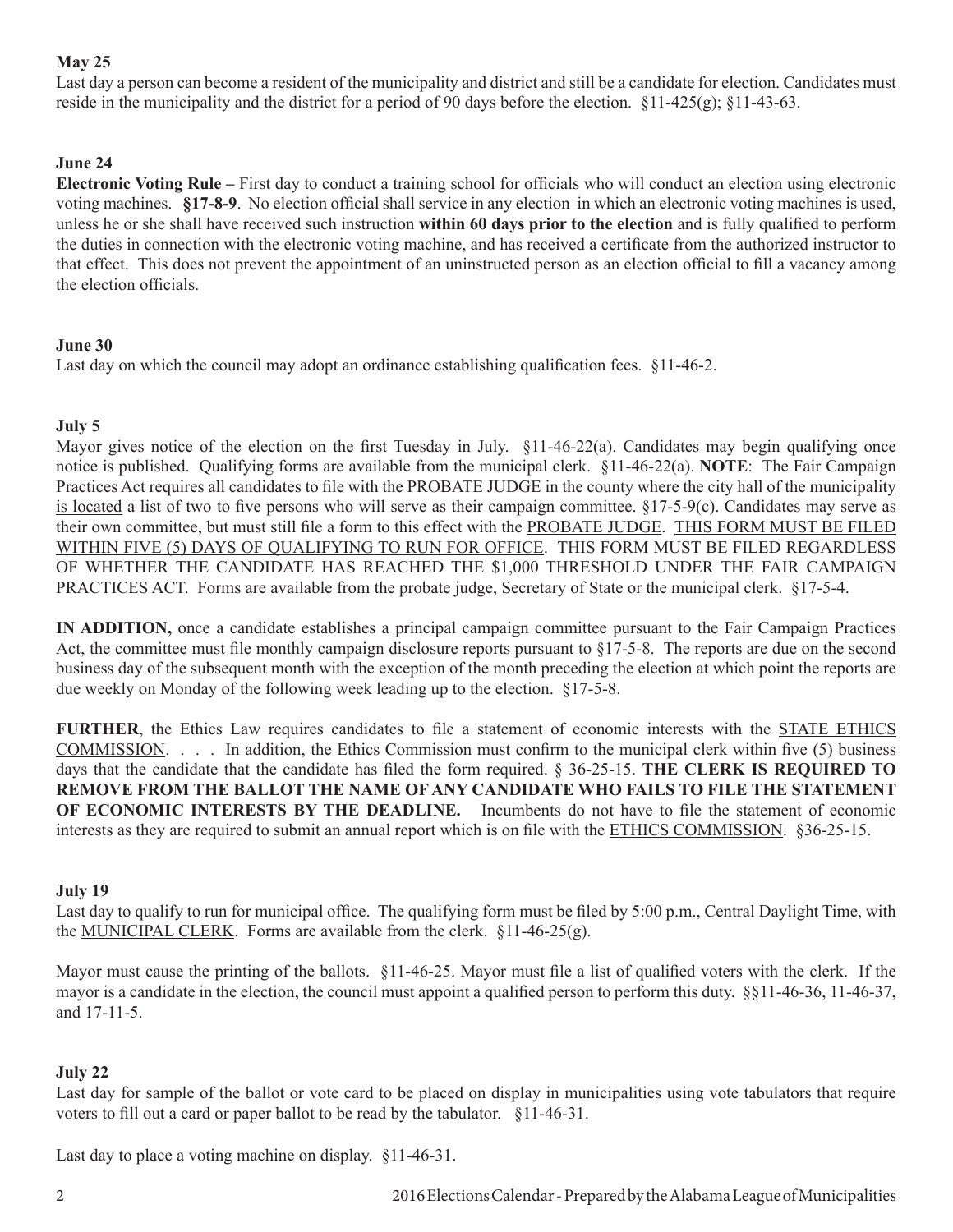## **July 25**

For candidates qualifying on July 19, last possible day for candidates to file with the PROBATE JUDGE an Appointment of Principal Campaign Committee Form. §17-5-4

For candidates qualifying on July 19, last possible day for candidate to file Statement of Economic Interest with the Ethics Commission. §36-25-15.

## **July 26**

Deadline for mayor to deliver absentee election supplies to the municipal clerk, not more than seven (7) days after the last day to qualify.  $\S 17$ -11-12.

## **August 1**

Principal campaign committee must file a weekly campaign disclosure report with the PROBATE JUDGE in the county where the city hall of the municipality is located pursuant to §17-5-8. FCPA Weekly Reports are required weekly on the Monday of the succeeding week for each of the four weeks prior to the election that includes all reportable activities of the previous week. Forms are available from the probate judge, Secretary of State or the municipal clerk.

#### **August 8**

Principal campaign committee must file a weekly campaign disclosure report with the PROBATE JUDGE in the county where the city hall of the municipality is located pursuant to §17-5-8. FCPA Weekly Reports are required weekly on the Monday of the succeeding week for each of the four weeks prior to the election that includes all reportable activities of the previous week. Forms are available from the probate judge, Secretary of State or the municipal clerk.

#### **August 8**

Last day for the council to appoint election officials, not less than 15 days before the election. **NOTE:** The clerk must notify the persons chosen as election officials and must hold an election school for them. The clerk must notify the official at least 48 hours before the school is scheduled. §§11-46-27 and 11-46-30.

#### **August 9**

**Electronic Voting Rule –** First day to test electronic vote counters, not more than 14 days before the election. The test must be conducted as close as practicable to the date of the election. The test is open to the public. The League recommends forty-eight (48) hours notice of the test. Rule 307-X-1-.04.

#### **August 10**

Last day to register to vote for the municipal general election,  $15<sup>th</sup>$  day before the election.  $\S 17-3-50(a)$ .

#### **August12**

Last day for the mayor to publish lists of the election officers and the voting places to which they are assigned, at least 10 days prior to the election. §11-46-27.

#### **August 15**

Principal campaign committee must file a weekly campaign disclosure report with the PROBATE JUDGE in the county where the city hall of the municipality is located pursuant to §17-5-8. FCPA Weekly Reports are required weekly on the Monday of the succeeding week for each of the four weeks prior to the election that includes all reportable activities of the previous week. Forms are available from the probate judge, Secretary of State or the municipal clerk.

#### **August 18**

Last day for a voter to apply for a regular absentee ballot, 5 days prior to the election.  $\S 17$ -11-3(a).

Last day to publish the list of qualified voters, at least 5 days prior to the election. §11-46-36.

2016 Elections Calendar - Prepared by the Alabama League of Municipalities 3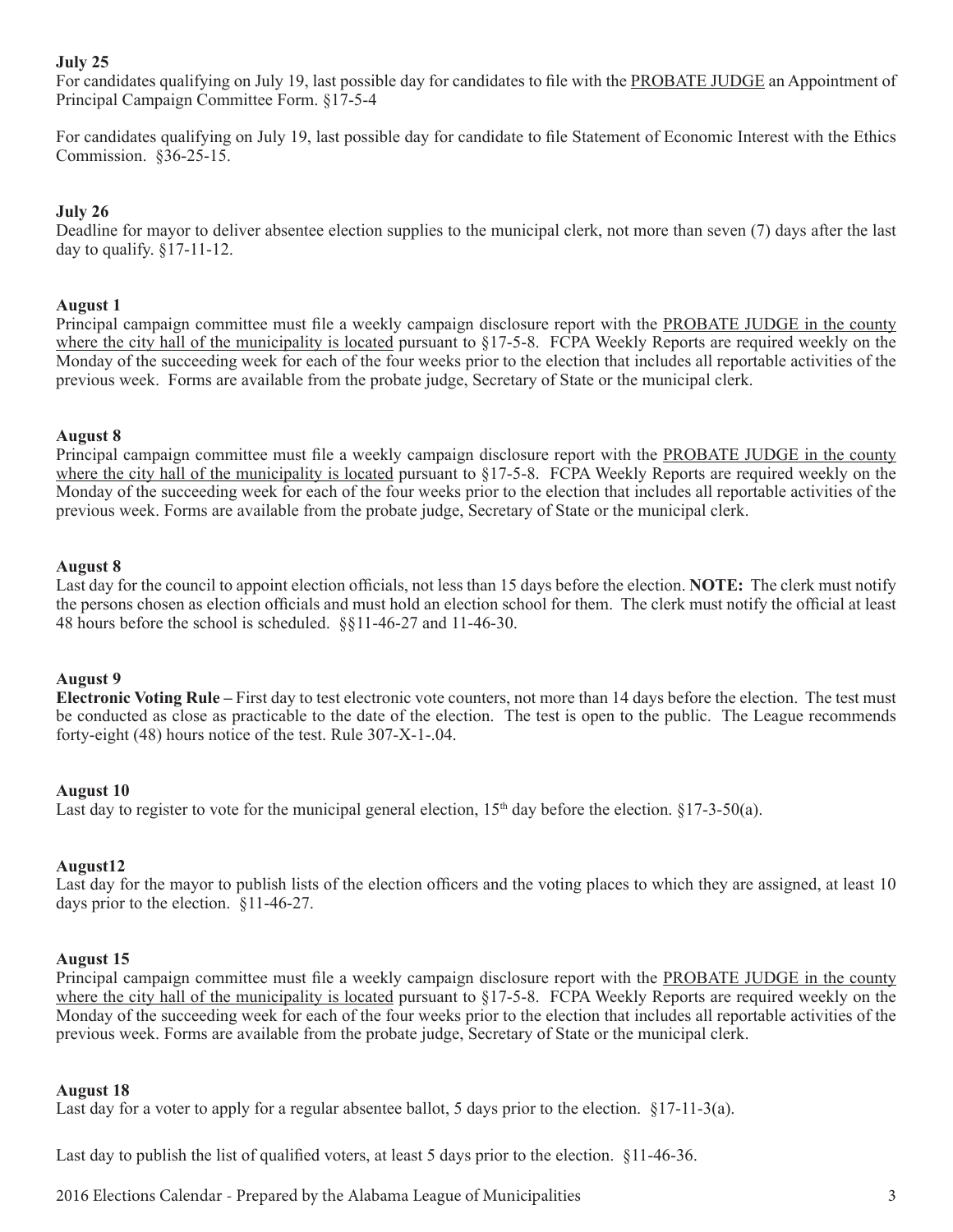**Electronic Voting Rule –** Last day to conduct a training school for officials who will conduct an election using electronic voting machines, not less than 5 days before an election. §17-8-9.

## **August 19**

Last day for an absentee voter who is required to provide identification but failed to include it with the ballot to submit identification to the absentee election manager by 5:00 p.m. on the Friday before the election to prevent the ballot from becoming a provisional ballot.  $\S 17-10-2(c)(1)(a)$ .

## **August 22**

Principal campaign committee must file a weekly campaign disclosure report with the PROBATE JUDGE in the county where the city hall of the municipality is located pursuant to §17-5-8. FCPA Weekly Reports are required weekly on the Monday of the succeeding week for each of the four weeks prior to the election that includes all reportable activities of the previous week. Forms are available from the probate judge, Secretary of State or the municipal clerk.

Last day for a voter to apply for an emergency absentee ballot if he or she is required by his or her employer to be out of the country on election day. §17-11-3(d).

The clerk, along with two watchers, must inspect and seal voting machines which will be used in the election beginning no later than 9:00 a.m. §11-46-33.

If an absentee ballot is returned by mail, it must be postmarked by August 22 **and** received by noon the day of the election. The deadline for hand-delivery of absentee ballots is the close of business on August 22. §17-11-3(c), 17-11-18.

#### **August 23**

**Election Day.** Regular municipal elections are held on the fourth Tuesday in August. §11-46-2.

**NOTE:** Section 11-46-28 provides that the polls be open from 7:00 a.m. to 7:00 p.m. and that a municipality may set those times under Eastern Standard Time if necessary.

Election officials must meet at their respective polling places at least 30 minutes before polls open. §11-46-28.

The clerk must ensure that all ballots, boxes and supplies are provided at each polling place, or if machines are used, that proper supplies are provided at each polling place. §11-46-33.

Candidates may appoint a poll watcher to observe voting procedures in the polling place. The appointment must be made in writing, signed by the candidate, and filed with the election officials at the polling place. §11-46-35.

**Electronic Voting Rule –** Precinct counters must be tested according to the manufacturer's instructions to ensure that they are set at zero and prepared for voting. Rules 307-X-1-.11.

Deadline for returning absentee ballots by mail or an emergency absentee ballot for a registered voter who requires emergency treatment by a licensed physician within 5 days of the election is 12:00 noon on August 23. §7-11-18.

Beginning at 12:00 noon, the clerk shall deliver the sealed affidavit envelopes containing absentee ballots to the absentee election officials. §17-11-10.

#### **August 24**

Deadline for the absentee precinct inspector to notify voters whose absentee ballots have become provisional due to the inspector's personal knowledge that voter was not eligible to vote by mailing a copy of the challenge statement of the inspector by the day after the election.  $\S 17-10-2(c)(3)(b)$ .

Municipal clerk must deliver the written affirmations of the provisional voters, inspector challenge statements, and all voter re-identification forms in a sealed envelope addressed to the board of registrars to the board of registrars no later than noon on the day following the election. §17-10-2(d).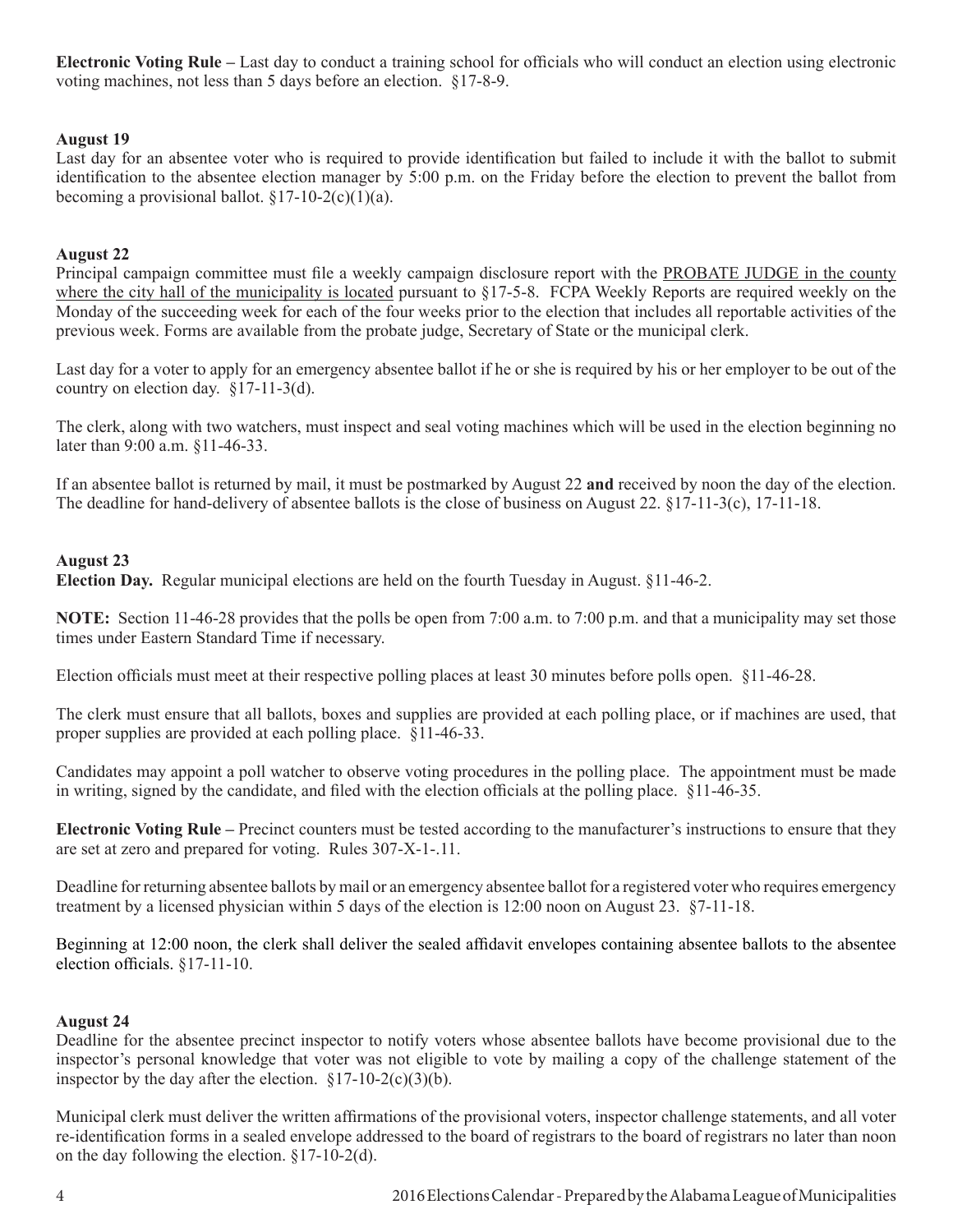#### **August 26**

Last day for an absentee voter who was required to provide identification but failed to provide it before the election to submit identification to the board of registrars in order to have the vote counted no later than 5:00 PM on the Friday following the election.  $$17-10-2(c)(1)(c)$ .

#### **August 30**

Commencing at noon on the first Tuesday next after the election, the council must canvass the election results. §11-46- 55. See also §11-46-46. If a candidate receives a majority of the votes cast for the office, the council issues a certificate of election. If no candidate receives a majority, the council shall order a run-off election to be held. ANYONE WITH STANDING TO CONTEST THE ELECTION MAY REQUEST A RECOUNT WITHIN FORTY-EIGHT HOURS OF THE OFFICIAL CANVASS OF THE ELECTION RESULTS. §11-46-55.1.

#### **September 5**

Last day a candidate may contest the results of the general election, within 5 days after the result of the election is declared. §11-46-69.

#### **September 6**

Last day for the mayor (or other person assigned to this duty) to deliver absentee ballots and supplies to the clerk for the run-off election, not more than 14 days after the first election. §17-11-12.

#### **September 12**

Principal campaign committee must file a weekly campaign disclosure report for the runoff election with the PROBATE JUDGE in the county where the city hall of the municipality is located pursuant to §17-5-8. FCPA Weekly Reports are required weekly on the Monday of the succeeding week for each of the four weeks prior to the election that includes all reportable activities of the previous week. Forms are available from the probate judge, Secretary of State or the municipal clerk.

#### **September 19**

Principal campaign committee must file a weekly campaign disclosure report for the runoff election with the PROBATE JUDGE in the county where the city hall of the municipality is located pursuant to §17-5-8. FCPA Weekly Reports are required weekly on the Monday of the succeeding week for each of the four weeks prior to the election that includes all reportable activities of the previous week. Forms are available from the probate judge, Secretary of State or the municipal clerk.

#### **September 25**

**Electronic Voting Rule –** First day to test electronic vote counters for the run-off election. The test must be conducted as close as practicable to the date of the election. The test is open to the public. The League recommends forty-eight (48) hours notice of the test. Rule 307-X-1-.04.

#### **September 26**

Principal campaign committee must file a weekly campaign disclosure report for the runoff election with the PROBATE JUDGE in the county where the city hall of the municipality is located pursuant to §17-5-8. FCPA Weekly Reports are required weekly on the Monday of the succeeding week for each of the four weeks prior to the election that includes all reportable activities of the previous week. Forms are available from the probate judge, Secretary of State or the municipal clerk.

#### **September 29**

Last day for a voter to apply for a regular absentee ballot 5 days before the election.  $\S 17$ -11-3(a).

# **September 30**

Last day for an absentee voter who is required to provide identification but failed to include it with the ballot to submit this identification to the absentee election manager by 5:00 p.m. on the Friday before the election to prevent the ballot from becoming a provisional ballot.  $§17-10-2(c)(1)(a)$ .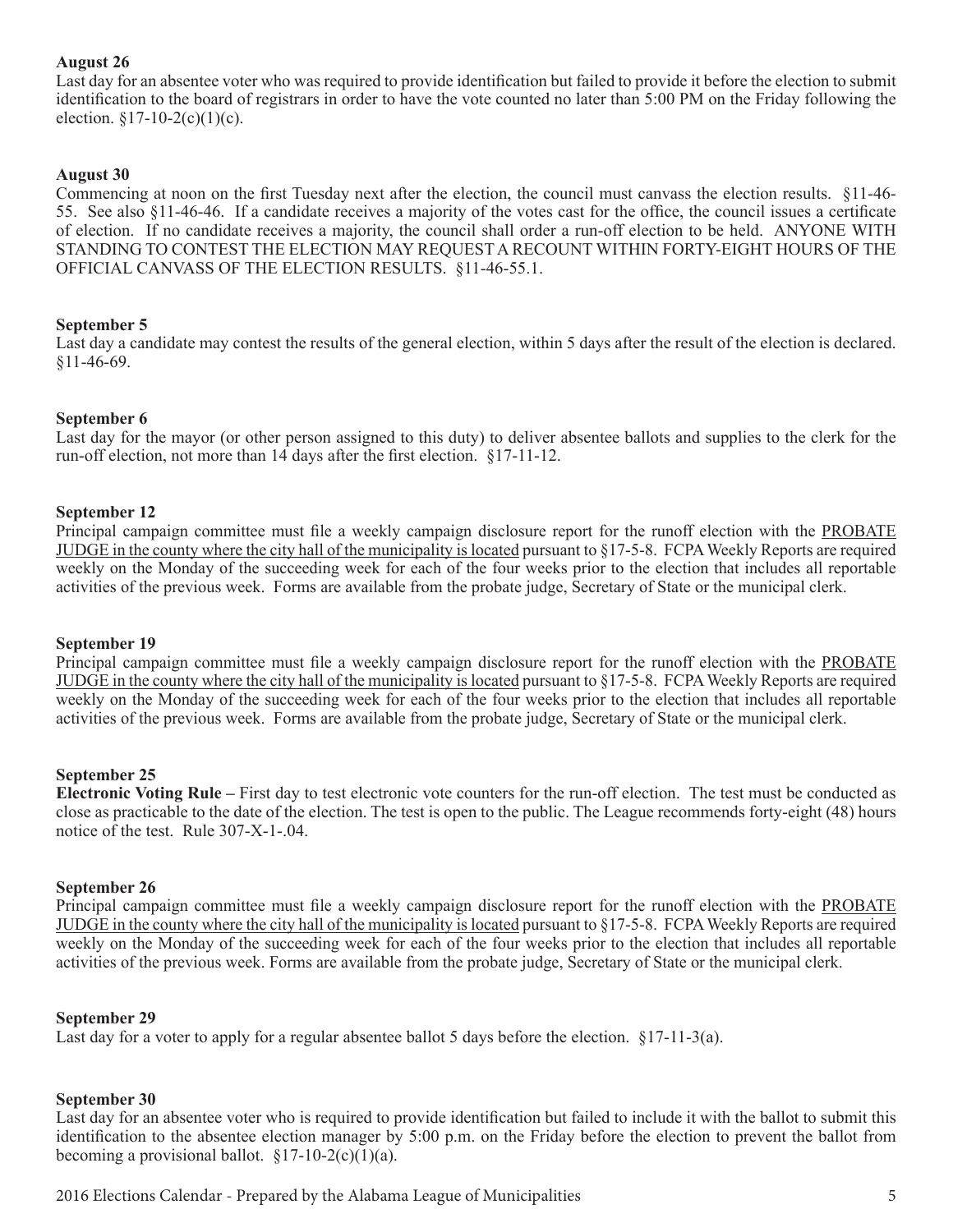## **October 3**

Principal campaign committee must file a weekly campaign disclosure report for the runoff election with the PROBATE JUDGE pursuant to §17-5-8 in the county where the city hall of the municipality is located. FCPA Weekly Reports are required weekly on the Monday of the succeeding week for each of the four weeks prior to the election that includes all reportable activities of the previous week. Forms are available from the probate judge, Secretary of State or the municipal clerk.

## **October 3**

Last day for a voter to apply for an emergency absentee ballot if he or she is required by his or her employer to be out of the country on election day. §17-11-3(d).

The clerk, along with two watchers, must inspect and seal voting machines which will be used in the election. §11-46-33.

If an absentee ballot is returned by mail, it must be postmarked by October 3 **and** received by noon the day of the election. The deadline for hand-delivery of absentee ballots is the close of business on October 3. §17-11-3(c), 17-11-18.

## **October 4**

**Run-off Election Day.** Candidates may appoint a poll watcher to observe voting procedures in the polling place. The appointment must be made in writing, signed by the candidate, and filed with the election officials at the polling place. §11-46-35.

**Electronic Voting Rule –** Precinct counters must be tested according to the manufacturer's instructions to ensure that they are set at zero and prepared for voting. Rules 307-X-1-.11.

Deadline for returning absentee ballots by mail or an emergency absentee ballot for a registered voter who requires emergency treatment by a licensed physician within 5 days of the election is 12:00 noon on October 4. §17-11-3(c), 17-11-18.

## **October 5**

Deadline for the absentee precinct inspector to notify voters whose absentee ballots have become provisional due to the inspector's personal knowledge that voter was not eligible to vote by mailing a copy of the challenge statement of the inspector by the day after the election..  $\S 17-10-2(c)(3)(b)$ .

Municipal clerk must deliver the written affirmations of the provisional voters, inspector challenge statements, and all voter re-identification forms in a sealed envelope addressed to the board of registrars to the board of registrars no later than noon.

#### **October 7**

Last day for an absentee voter who was required to provide identification but failed to provide it before the election to submit identification to the board of registrars in order to have the vote counted no later than 5:00 P.M. on the Friday following the election.  $$17-10-2(c)(1)(c)$ .

#### **October 11**

Commencing at noon on the first Tuesday next after the election the council must canvass the election results. §11-46- 55. See also §11-46-46. ANYONE WITH STANDING TO CONTEST THE ELECTION MAY REQUEST A RECOUNT WITHIN FORTY-EIGHT HOURS OF THE OFFICIAL CANVASS OF THE ELECTION RESULTS**.** §11-46-55.1.

#### **October 17**

Last day a candidate may contest the results of the run-off election, within 5 days after the result of the election is declared. §11-46-69.

#### **November 7**

Newly elected municipal officials take office on the first Monday in November following the election. §11-46-21(c). Council meets for its organizational session. §11-43-44.